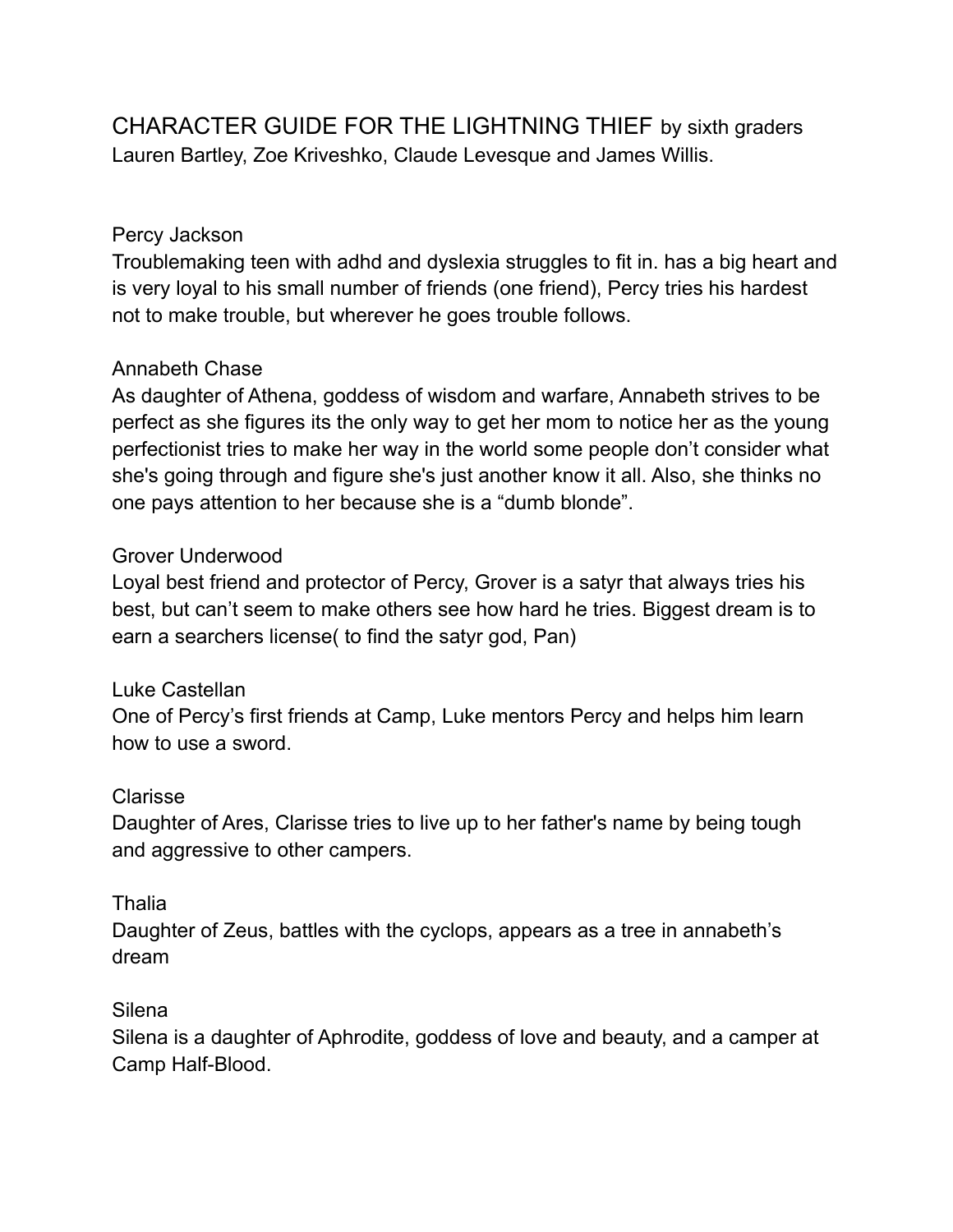Katie Gardener

Katie is a daughter of Demeter, goddess of harvest and agriculture, and camper at Camp Half-Blood.

# Chiron

Mentor to Percy, Annabeth, and all that go to Camp Half-Blood, Chiron disguises himself as a teacher that uses a wheelchair to hide the fact that he is a centar.

Mr. D

Mr. D or Dionysus is the God of wine. Cursed to spend 100 years at Camp Half-Blood without being able to drink wine, he's mad about his punishment, and sometimes takes it out on the campers.

Sally Jackson Loving Mother of Percy, Sally married an abusive man to protect Percy from monsters because he's a half-blood.

Ares God of War

Poseidon God of the Ocean and father of Percy

Zeus God of the Sky

**Hades** Hades is the god of the underworld.

Charon Gatekeeper or ferry person to the underworld.

Ms. Dodds/The Furies

Monsters that are servants of Hades, and pretend to be human to do Hades bidding. Ms. Dodds pretends to be Percy's math teacher and jumps out at him during the song "The Day I Got Expelled".